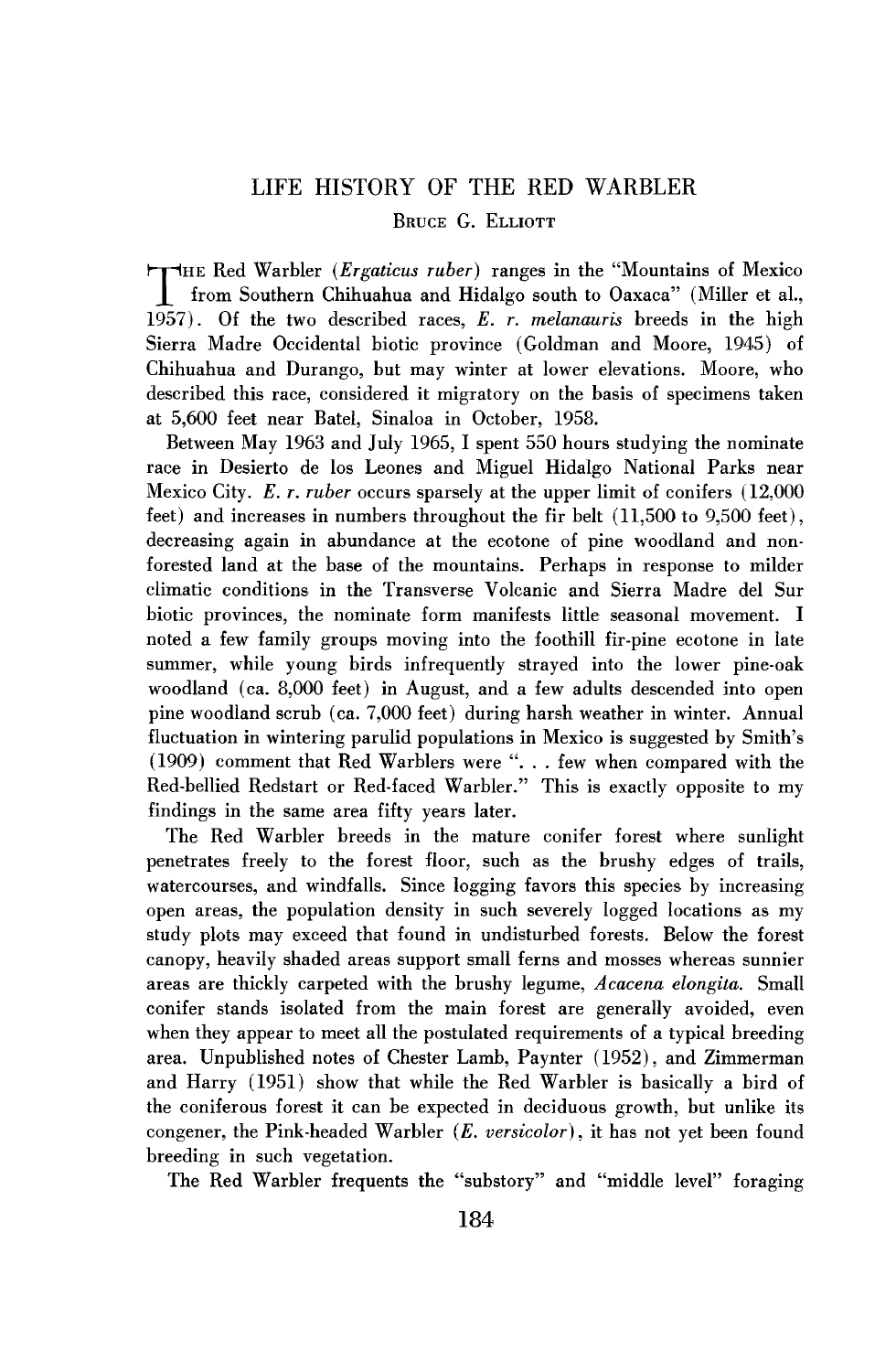**zones of Miller (1963) and is more common in the latter. The species thus avoids direct competition with the Crescent-chested Warbler (Vermivora**  superciliosa) and the *Atlapetes* finches of the low-level shrubbery, and the **wintering Dendrocia forms foraging in the tree crowns. Singing Red Warblers**  are often driven from the centers of their territories by wandering Audubon's **Warblers (D. auduboni).** 

**Mated pairs usually remain close together except during the post-breeding molt period or during severe winter weather. It is unusual to see more than two adults together but rarely two individual pairs may forage amicably together in mid-winter. Association with winter mixed-species flocks appears casual and is relatively infrequent. At such times, when disturbed by larger birds, Red Warblers do not normally exhibit displacement hostility toward smaller species such as kinglets (Regulus) or bushtits (Psaltriparus) . On 17 March, 1965, a pair each of Slate-throated Redstarts (Myioborus miniatus) and Red Warblers foraged side by side in the same tree for an hour. Such tolerance between birds with apparently similar feeding methods and prey requirements seems remarkable, especially at the onset of their mutual breeding seasons.** 

**The daily foraging area is quite small, often only a dozen meters square. The birds feed with quick repeated jabs into bark cracks and needle clusters, or glean the trunk crevices while hanging head down like a nuthatch. They may hover with the tail rapidly pumping up and down, probing like a hummingbird among the conifer needle fascicles. When feeding within deciduous growth, they do notably more fly-catching than bark-foraging. Foraging declines in the late forenoon. Many individuals then enter some shady spot where their brilliant color seems to disappear in the shadows. Here they rest from 30 seconds to several minutes, slumped down upon a branch, with closed eyes, often with the bill buried beneath the bend of a wing.** 

**When the birds are awake and active, all movements are exceedingly quick with short pauses of spasmodic head-cocking punctuated by abrupt turns as the tail jerks nervously to-and-fro. The birds preen incessantly and without discernable pattern since the same plumage area is often redone during a single session. Males often preen vigorously after a conflict with another bird, and females may do so when disturbed while approaching the nest.** 

**In March, 1965, an unusual example of crepuscular feeding was noted ten minutes before sunset when several pairs of Red Warblers appeared over a clearing to feed voraciously on a dense swarm of neuroptera flying over the open area. This continued well into dusk.** 

**The normal flight is a few quick strokes, interrupted by a brief undulating glide. After crossing a clearing, the warbler glides on set wings the last few feet on into the foliage rather than halt at the outer extremities of the tree.** 

**Bruce G.**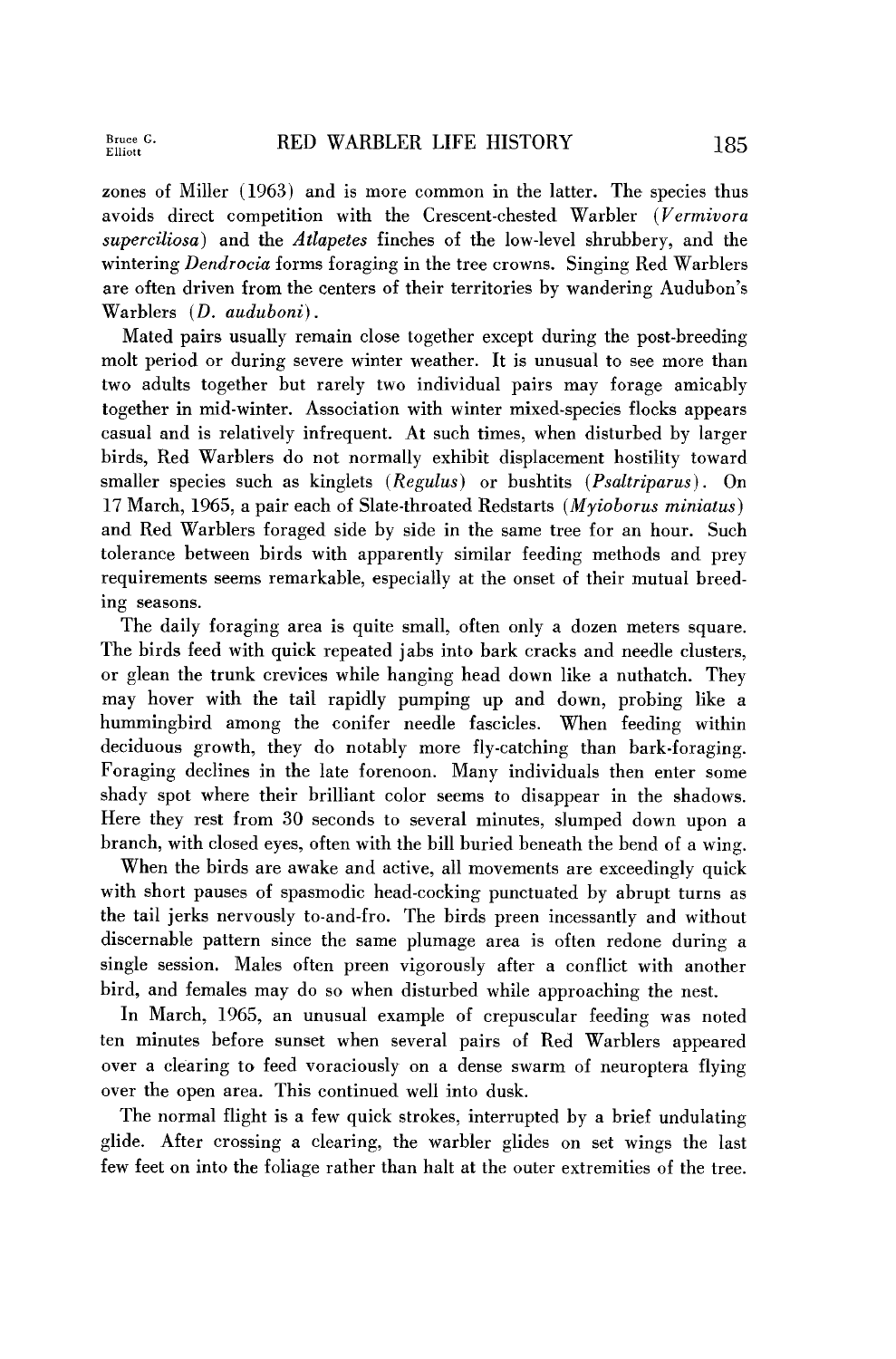#### **VOICE**

**Call notes are heard in diverse situations throughout the year, although**  with considerable reduction in rate during the molt. The Red Warbler's **typical note is quite distinct from that of other sympatric parulids. Lowery and Dalquest (1951) suggested some resemblance to the note of the Goldencrowned Kinglet (Regulus satrupa) . I would describe the call note as a sibilant chi-ip or shee-ip, with the terminal syllable "fussy" and rising in inflection, apparently caused by an increase in volume. Usually only one brid of a pair calls at a time, repeating the note every two to four seconds. Females utter a unique double note, a sharp chip-chip and may increase their call-rate to a trill when males prolong the interval between rounds of singing. Females also give an insect-like buzzz while driving other birds from the nest area. One mated female not yet building a nest gave a soft reedy trill followed by the double chip note. On 25 April 1965, a Sharp-shinned Hawk (Accipiter striatus) perched nearby caused a male warbler to utter a series of high-pitched z-e-e-e-t notes while holding its body motionless and bobbing its head. Another male, driving a wren (Troglodytes) from the nest, produced a raucous sheeerrr-cheeeerrr note. No obvious difference in notes or call rate was noted between breeding and non-breeding birds.** 

The male's song is complex, generally composed of three distinct note **combinations. Usually, three forceful, clear notes are followed by a complex jumble of burrs, trills, and chips of lesser volume. One phonetic version from my notes was: cheevy-cheevy-cheevy . . petle-petle-petle, chur chur; Lea and Edwards (1950) noted one version as "chivy, chivy chivvy, hu-r-r-r-r, chiv-chiv-chiv." Since there is much individual variation, up to six such series may be uttered, but three is about the average. A dry, reedy trill may terminate the series. Unmated birds incorporate a sharp clear tchurr never noted in songs of mated males. Gular movements continuing after cessation of audible song suggest other notes in a range beyond my hearing ability.** 

**Courting males sing six to eight songs per minute, followed by silent**  periods of variable length. Mated birds move constantly, seldom giving **two songs from the same perch and remain in sight of the female; unmated birds remain in one place comparatively longer, and infrequently sing in tree-tops.** 

**On 14 March 1965, a bird sang a complete song while performing a display flight, while on 17 April a male known to be mated sang while making brief flights spanning three to four meter distances. Each landing terminated in an interesting redstart-like wing-and-tail fanning performance.** 

**Most other species in this habitat increase their singing tempo as the afternoon skies darken during the summer rainy season, but the Red Warbler**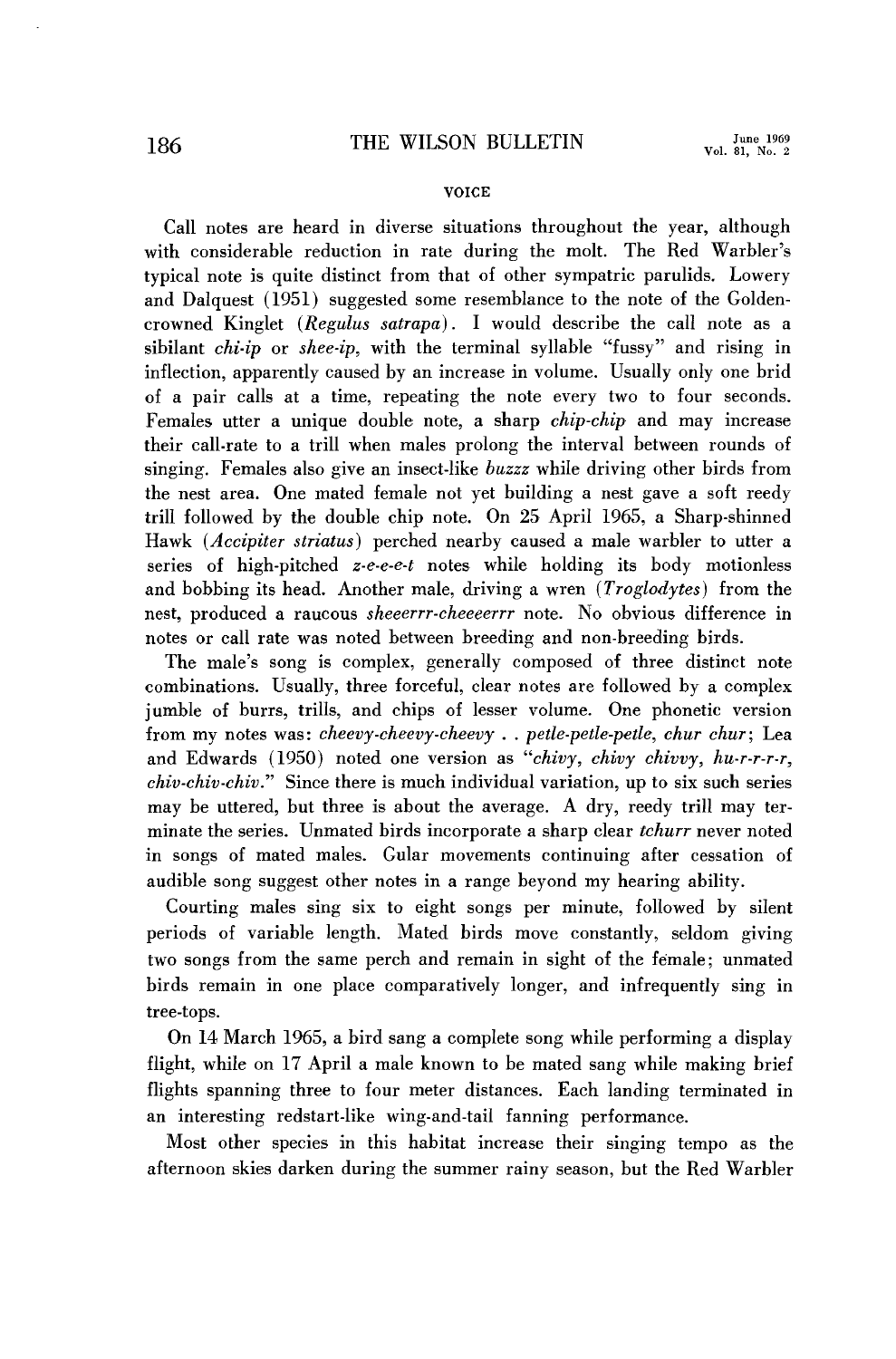**sings only in the bright morning hours. Even during the dry winter months, calling diminishes whenever clouds form.** 

#### **TERRITORY AND COURTSHIP**

**By late February, most males are singing on well-defined territories. Concurrent with the increasing demands of bringing off the brood, the defended area is reduced in size and territorial behavior terminates in August when the young fledge and molt begins.** 

**Prior to nesting, territory size varies depending on the number of males, vegetation density, and terrain configuration. Nine measured territories varied from 30 to 60 meters square, with an average size of 40 meters square. Acacenu elongita provided most of the ground cover in these units and females always built their nests on the ground beneath this plant. Isolated sections of territories bisected by large clearings were ultimately left undefended.** 

Males challenge adjacent males by flying silently about three meters off **the ground into the adjacent territory and immediately returning to the starting point. Series of such sorties may continue for 20 minutes, depending**  on the defender's response. Usually the reply is a lesser number of less **extensive flights, but should a trespasser intrude too deeply into the territory or dare to alight, there invariably ensues a struggle in which both birds may fall to the earth silently locked in combat. The intruder is always ejected, and upon fleeing to its own territory, often breaks into song. Either bird may then preen, bill-wipe, or quickly rotate the rear quarters and rectrices**  as described by Hamilton (1959). While mated males sometimes expropriate parts of a single bird's territory, conflicts between adjacent conjugal males **seldom result in any disruption of the previous boundaries. Two battling males once drifted into a third territory whose male attacked with one flight before adjourning to sing, and once five males (two of which were definitely new in the area) clashed in a spectacular encounter. I once saw a female attack a strange male. Another female repeatedly attacked her own mate after he had routed an intruder.** 

**Courtship chasing begins in mid-March and varies from short darting flights by males toward females to extended pursuits through the understory. Following such flights, the birds sit inches apart and the male sings, often accompanied by soft calls from the female. Resumption of feeding and preening often follow several minutes of wing-flitting and fluffing of plumage. After a chase, the female often moves under the Acacena and creeps about pressing her breast into the ground as if seeking a nest site. Some males are so aroused by "site-seeking" that they fly down and strike their mates, especially if she pauses in an exposed situation. Such "pounces" are often of sufficient force as to knock the female off balance. One male made**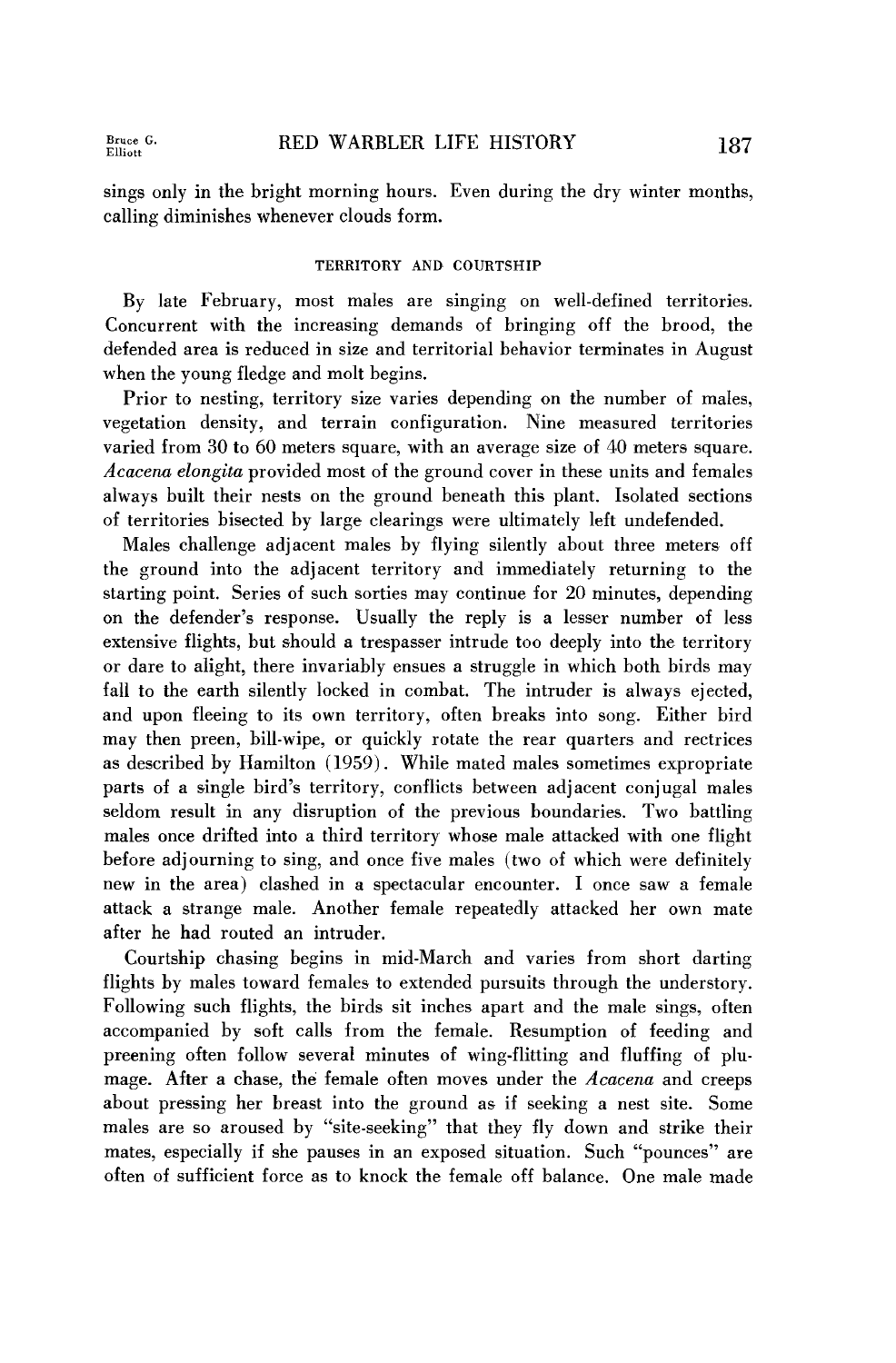**long flights across his territory while his mate went through these site-seeking motions, but usually a male will perch and often sing with a soft, lispy quality while watching the female intently, or he may wait until she resumes her place in the conifers before he sings. One female "pounced" on a male approaching a site she had just vacated. On one occasion I saw a male doing the searching and singing song fragments while the female played spectator.** 

**"Pouncing" may not be restricted to nest-site searching; any time a female is near the ground, the male may utter a sharp see-ipp and pounce at her. Such behavior ceases with the advent of nest-building for some pairs, while other males persist in pouncing up to the time of hatching of the eggs.** 

**One male singing about four meters from his mate responded to her single soft note by gliding to her side with an almost "floating" flight. Although he landed so that their wings touched, copulation did not occur. After a moment, he moved away and sang two short song fragments while the female preened intensively. On another occasion, a male displayed to his mate by gliding about 15 feet from limb to limb on set wings.** 

**On 21 March 1964, a male accompanied by two presumed females attacked a flycatcher (Empidonax) which ventured between him and the more distant of the two females.** 

### **NEST-BUILDING**

**Nest construction was first noted on 14 March. The male neither assists the female in building the nest nor does he bring her food, but as an omnipresent observer, he watches her intently throughout the process and follows her during forays for food or material. If she momentarily leaves his view, he moves about the territory calling and singing song fragments. Should she pause while carrying material, he often "pounces" on her. She can be equally aggressive if he moves near the nest.** 

**Nests are mostly composed of grass leaves and stems, but shreds of bark, fern-frond tips, conifer fascicles, and dead deciduous leaves may be included. The nests are woven about the stems of Acacena' and are always well concealed by foliage. Exteriors bear varying amounts of fine moss and lichen, and all but one nest was lined with very fine shredded grass stems. The lining thickness varies considerably between nests. The unlined mid-June nest described by Elliott (1965) now appears to be exceptional, suggesting that late nests (re-nesting attempts?) may be atypical in construction. Two nests were cup-shaped and three oven-shaped, but no obvious correlation appeared between form and either plant cover type or density, or the time of completion during the breeding season. Skutch (1954) and Dawn (1963) found only oven-nests built by the Pink-faced Warbler in Guatemala. I noted that the Red Warbler builds the cup first and the dome later, while Skutch**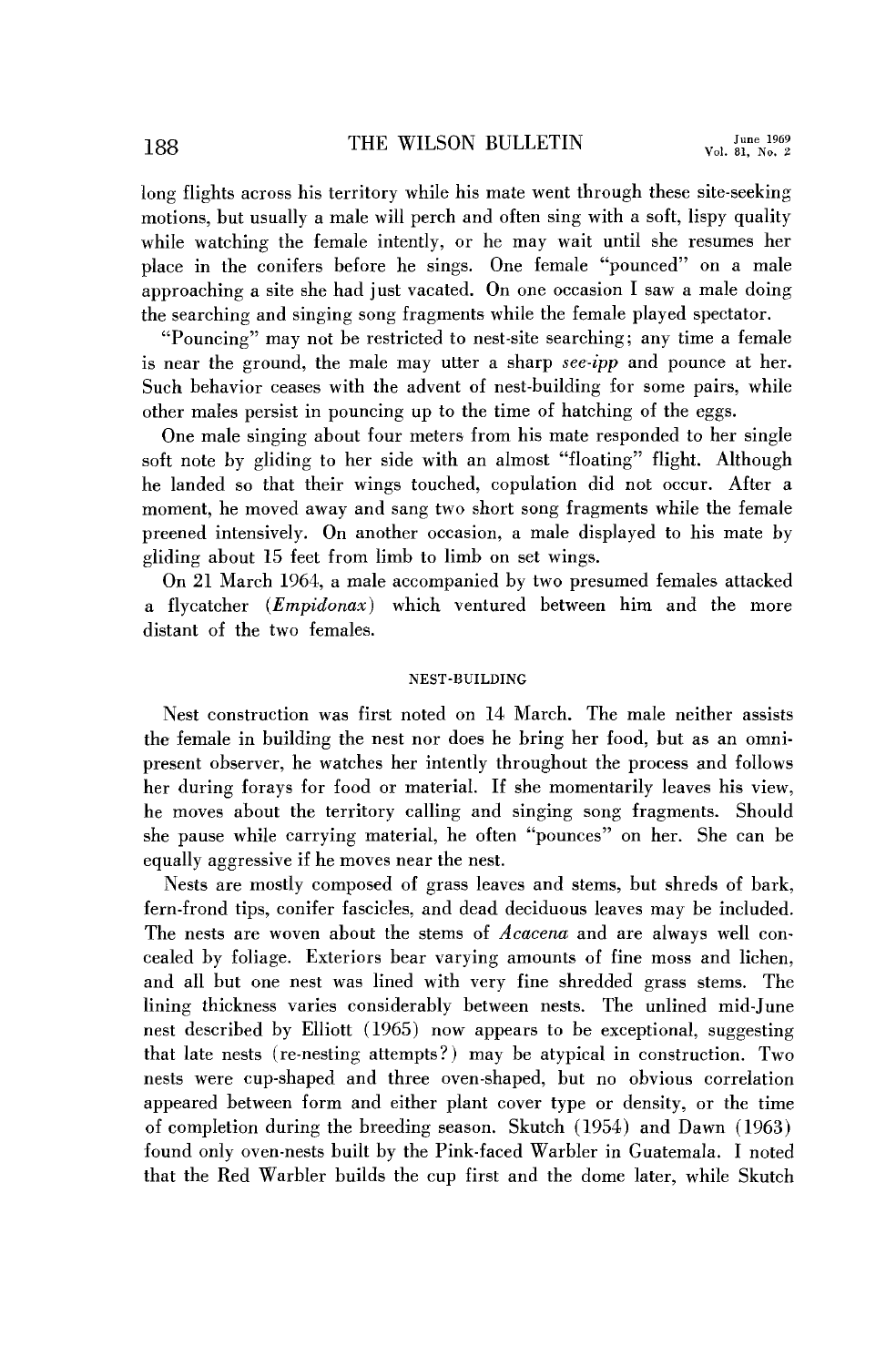Bruce G. Elliott

**noted that this sequence is reversed by the Pink-faced Warbler. (For a photograph of a nest in Oaxaca; see Rowley, 1966:193.)** 

**Rim-to-rim nest cup measurements ranged from 12.5 cm to 15 cm, with**  depths of 8.2 cm to 11.5 cm. The cup of open nests averaged 5 cm across **and deep, while oven-nest interiors averaged 6.5 cm wide and 7.2 cm deep. Oven-nest entrances averaged 4.5 cm wide and 3.8 cm high.** 

**Construction proceeds in a steady, unhurried manner. Early in the season, seven females averaged three to five trips every two minutes, but as the April rains began, the pace slowed to one trip per minute. Later in the day, pauses of 10 to 12 minutes duration were spent feeding and preening. Nest material is taken from on or very near the ground, and as many as six grass stalks may be carried at once. Items are retained in the bill while new ones are gathered and any material dropped is ignored. Certain females remain 20 to 30 seconds at the nest while others make repeated hurried trips with material followed by a prolonged period at the site. This suggests building when a suitable accumulation is acquired but I cannot confirm this. A bird is typically very cautious in approaching the site. Each female has a certain perch close to the nest where she sits with her beak full of material and peers about for some time. Dropping in a quick plummet into the Acacena about a meter from the nest, the female covers the remaining distance concealed under the foliage.** 

**One first-year bird (brown-edged remiges) exhibited disorganization and**  uncertainty in her nest building, as she wandered about for extended periods, **preened incessantly, and uttered a soft rapid trilling while attempting to build. She brought such unsuitable material as leaves thrice her own size and was once flipped end-over-end when she attempted to fly between two closely spaced upright stalks with a six-inch long twig held in her bill. She abandoned her efforts after nine days. All other nests I observed were completed in four to six days.** 

## **INCUBATION AND THE CLUTCH**

**Five of the nine nesting attempts that I observed reached the egg stage. Early in the breeding season, up to eleven days may elapse between nest completion and laying of the first egg; by May, laying follows immediately. Data from two nests indicate that eggs are laid on consecutive days, but when incubation actually begins is not yet known. On 14 June one nest had three recently hatched young and 3 other nests had 3 eggs each. Nest 65Ml had but two eggs when a predator reached it on 28 March, but the second egg had appeared only the previous morning suggesting that this clutch was not**  yet complete. One specimen label (Moore Collection no. 45819, 28 May 1946, **Guerrero) bears the notation ". . . found nest with three eggs." Probably the average clutch is three eggs. After two young fledged from one nest on**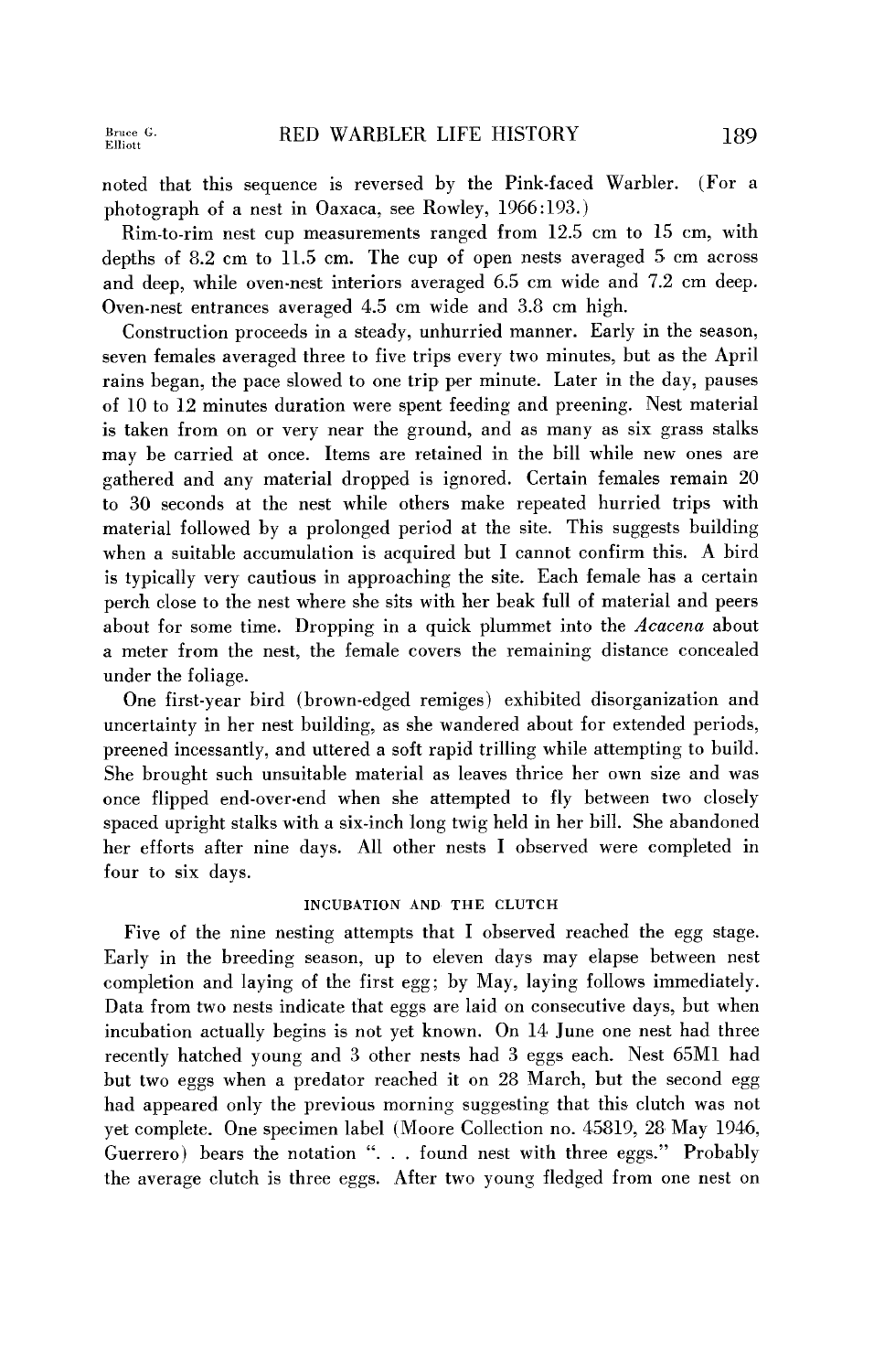**I2 June, two infertile eggs were found buried in the nest lining, suggesting a four egg clutch. All these data pertain to the nominate race. Nothing has been reported to date on breeding by E. r. melanauris.** 

**The eggs exhibit a faint glossy white ground color which becomes duller as incubation proceeds. A wreath of densely concentrated, very small irregularly shaped cinnamon and russet spots rings the larger end of the egg. These spots decrease in quantity and size, and fade in color toward**  the egg's smaller end. Two eggs collected nine days after the start of incuba**tion weighed 1.0 g each, the third 1.4 g. They measured**  $17 \times 12.5$ **,**  $17 \times 13$ **,** and  $16.5 \times 13$  mm. The two infertile eggs previously mentioned were only **15 X 12.5 mm each.** 

**The male does not incubate nor does he approach the nest until the third or fourth day after the eggs hatch. During incubation, he remains at some distance from the nest and sings only "whisper-song" fragments. Despite his tendency to remain away from the nest during this period, he usually**  appears immediately at the female's side when she leaves the nest. "Pouncing" **now disappears, but if his mate pauses while returning to the nest, the male becomes agitated and often moves toward the nest, calling rapidly. During**  the female's absence, the male reacts aggressively to any bird near the nest, **but when the female returns, he generally ignores all other species, except wrens. These intruders elicit chases and a "threat-flight" in which the male**  warbler's wings produce a muffled, fluttering sound as the bird flies toward **the wren.** 

**Incubating females react to danger by sitting very tightly and may almost be stepped upon before the bird flushes. I often sat only a meter away from one relatively exposed nest and watched the female settle down and go to sleep. Although Dawn (1963) observed Pink-headed Warblers giving distraction displays, I did not see such behavior by the Red Warbler.** 

**Events at nest 65M7 on 22 May suggest that the nest-site is as important as the nest itself. The female fluttered anxiously about while I photographed and then removed this nest which was in the incubation stage. After I departed she searched over an area of about 15 inch radius about the spot where the nest had been. I then placed the nest 70 cm from the original spot and again retired. The bird flew excitedly about, twice went to a twig 7 cm above the totally exposed nest, looked into it and then returned to the original spot, resuming her agitated search of this area for about four minutes. Finally, she mounted the twig over the nest, called once and dropped in, settling on the clutch. Minutes later, I approached to within a meter before she flushed. She could not be induced to re-enter the nest, although she did revisit the old site several times. The male appeared once briefly and departed without returning.**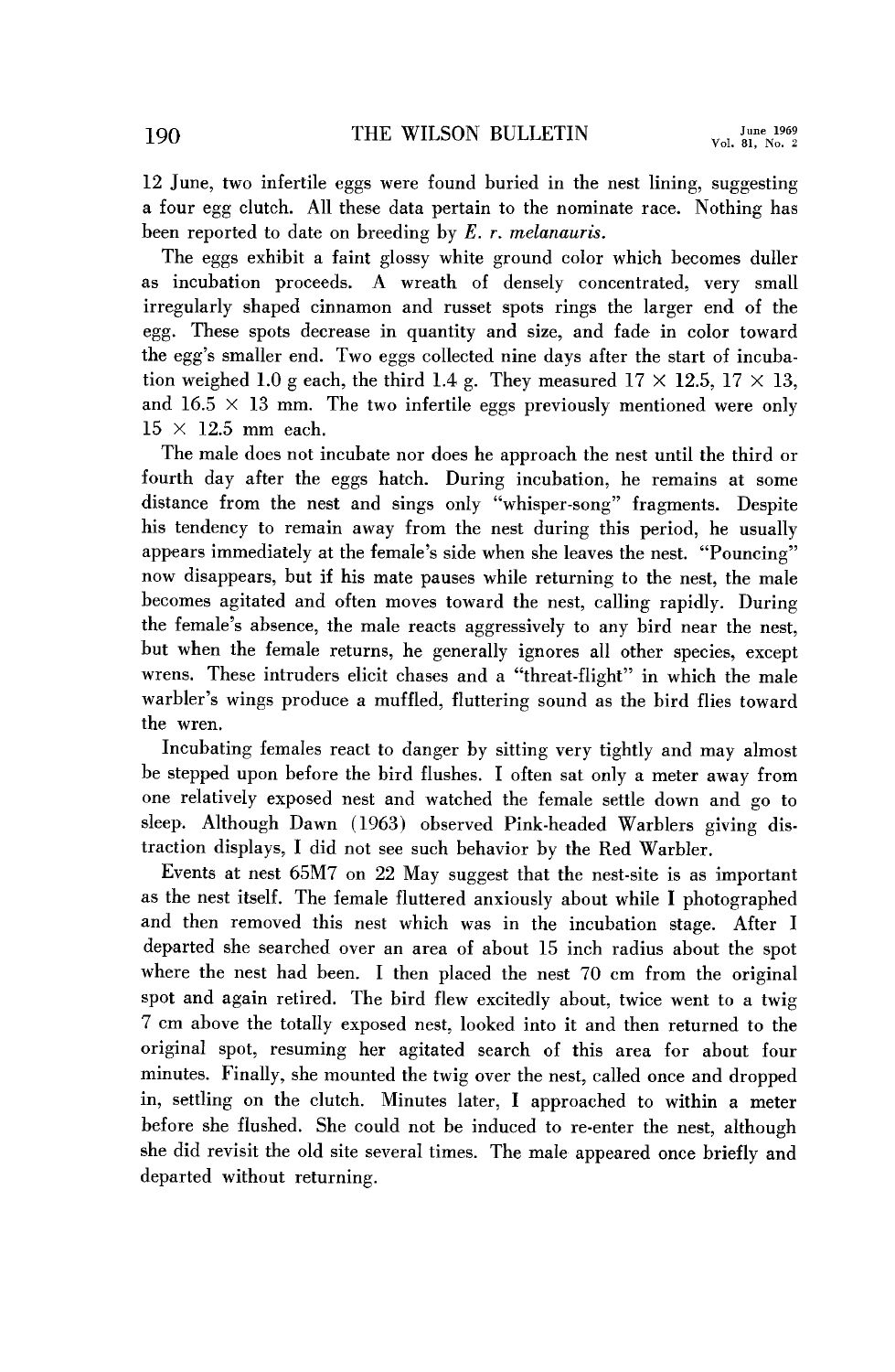**Females sit in oven-nests at a 45" angle to the long axis of the entrance, with their foreparts deep inside the bowl, tails protruding through the doorway. In cup nests, the females ' eye is just level with the rim; thus, her brighter parts are covered and only the brown dorsum is exposed, rendering her quite inconspicuous.** 

**Typical incubation rhythm is indicated by data from one female timed for 11 sessions on the clutch alternating with 12 recesses. The latter ranged from 3 to 19 minutes each, totaled 103 minutes and averaged 8.5 minutes. Sessions on the eggs ranged from 12 to 27 minutes, totaled 200 minutes and**  averaged 18.2 minutes. Twelve five-hour periods at two nests over a six day **range indicate that the females were covering eggs about 66 per cent of the time.** 

**My observations of incubation periods at five active nests parallel the findings of Skutch and Dawn for the Pink-faced Warbler. Dawns ' (1963) April-nesting birds hatched in 16 days, two young fledging in 10 and 11 days**  respectively. Skutch's (1954) data, derived from three nests with five suc**cessful fledglings, are similar; his 11-day record referred to a "handled" bird and his lo-day bird was "frightened." The fledglings noted during my study left the nest after 10 and 11 days.** 

**Austin (1961) gave typical data for warbler nestings as follows: Northern Egg Average 4-5 (6)) Tropical Egg A verage 2-3; Northern Incubation 11-14 days, Tropical Incubation 13-16 days; Northern Nestling &14 days, Tropical**  Nestling 12-14 days. The Red Warbler, which dwells in an essentially boreal **environment, follows the trend of northern birds in its nestling period, but displays a tropical pattern in clutch size and incubation period.** 

#### **THE NESTLINGS**

**Only the female broods, lingering on the nest until well after dawn and returning regularly throughout the morning until the young attain thermoregulation on about the fourth day. Brooding occurs thereafter only during the afternoon rains and overnight. Five brooding sessions, during the third day of nest life ranged from 3 to 19 minutes, but exceptionally, a session may run to 35 minutes.** 

**Both parents are extremely cautious. They approach the nest by swiftly flying close to the ground and neither bird visits the site while something they consider disturbing is near. Though singing is now uncommon, males will sit concealed and motionless, calling softly for minutes on end. This seems not visibly to affect the females ' activities. Nest defense is intensified and even large nightingale thrushes (Catharus) near the nest are attacked. One female "pounced" on a nearby group of three juncos, knocking two of them off balance. The male may dart out at nearby squirrels and his** 

**Bruce G.**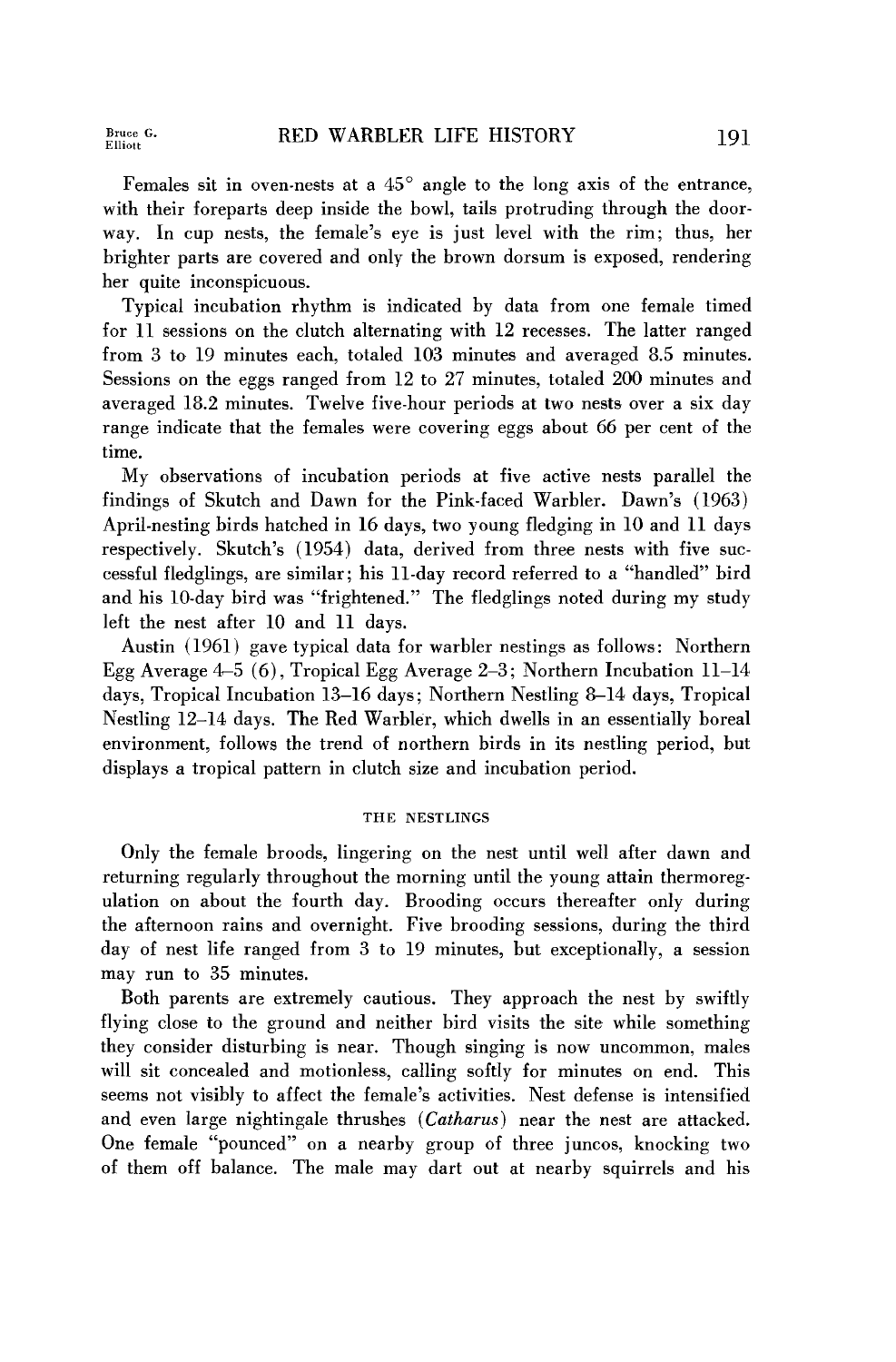**call-rate increases markedly. He may summon the female from the nest after she has brooded awhile, but until the third brood day the male will not approach the nest closely when she is absent. The adults often forage together near the nest, usually working on trees, while birds foraging far from the nest and individually do more fly-catching. This suggests the use of a less conspicuous feeding method while near the nest, but it may also involve the food requirements of the nestlings. By day three, most males assist the females in feeding the brood (male 64Ml was an exception, not approaching until the 7th day) and food items are still concealed in the mouth or throat. By day six the young can devour larger items and parts of caterpillars and small**  moths are often seen protruding from the adult's mandibles.

**The nest cup is always scrupulously clean. The female devours the fecal sacs at the nest or carries them away. Only once did I see a male remove a fecal sac.** 

**The youngest nestlings observed (two days old) weighed approximately 2.9 g. The posterior half of the crown exhibited minute traces of medium gray natal down about 2 mm long and a few isolated shorter tufts appeared on the humeral, marginal, and dorsal tracts. The eyes were closed. The mandibular tomium was bright yellow, the rest of the bill a shade darker. The tarsometatarsi and mouth-lining were soft pink. Only when the bill was tapped, could the young momentarily raise their heads with partiallyopened gapes.** 

**Three four-day old birds were found heaped in the bottom of the nest. Their eyes were not yet open and they did not raise their heads during handling. An unidentified mucous-like film covered the entire body of one bird and the head of another. The nestlings showed darker, thicker body down, but the forecrowns remained bare. Primary sheaths 2 mm long barely penetrated the skin. The marginal tract down had increased somewhat, but the femoral and ventral tracts remained bare. Body size had not increased appreciably (one bird weighed on a postage scale had only gained**   $(0.5 \text{ g}).$ 

**Seven-day old nestlings were found dozing with their faces toward the oven-nest entrance. They ranged in weight from 5 to 5.5 g. Plumage on the ventral wing and body surfaces was still lacking, but the primary sheaths were now 5 mm long and the young could momentarily sit erect. Although all were silent, their eyes were now open. They responded well to the slightest motion of a moth in the bill of a mock-up of an adult bird, and gaped when I touched the nest rim. Their tomia were a slightly duller yellow than on day three and the mouth/throat linings were bright blood red. Skutch (op. cit.) generalized that the mouth linings of nestling warblers are always yellow. However, he has since ascertained (pers. comm.) that this ". . . was**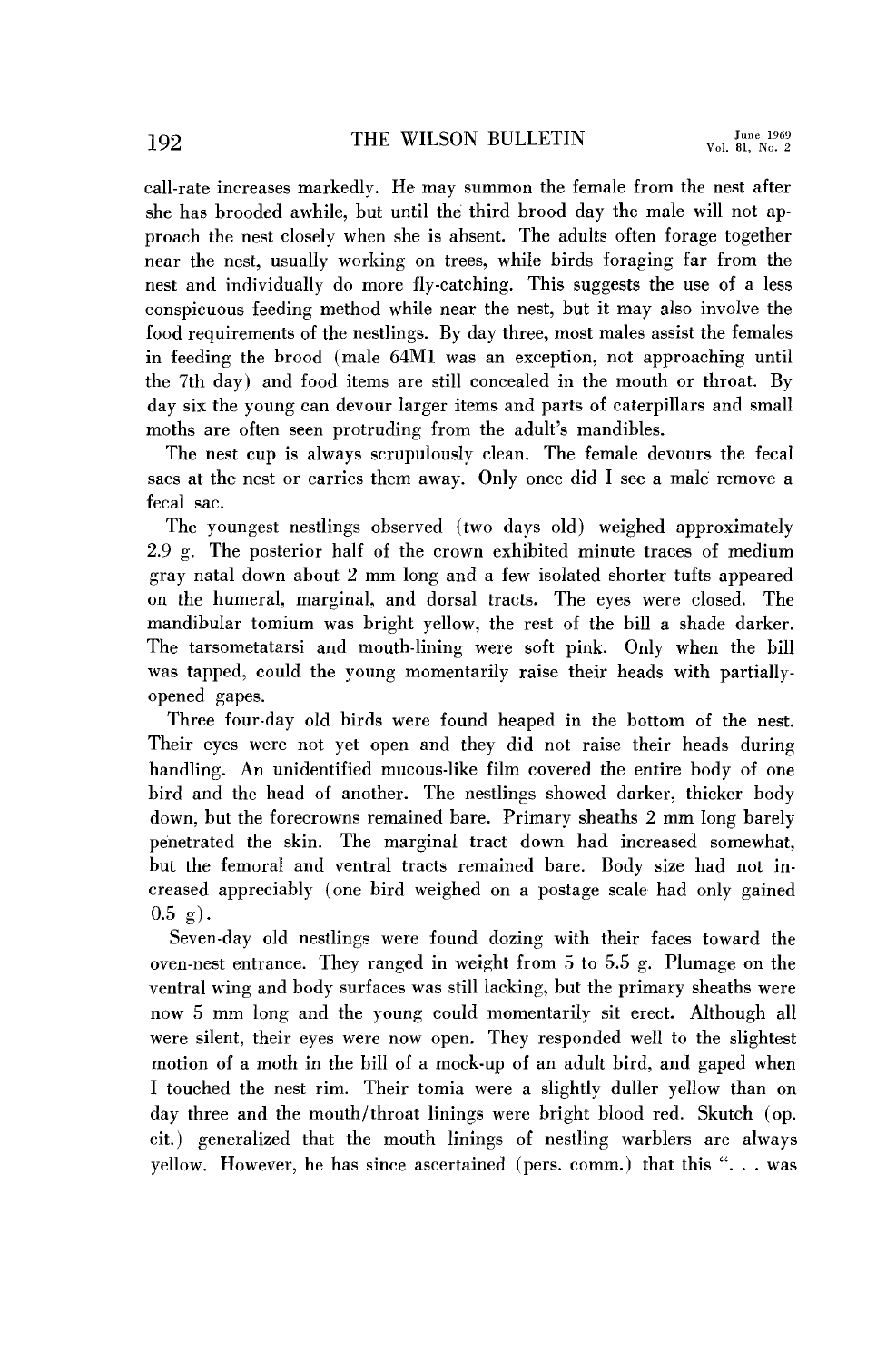**Bruce G.** 

**based chiefly on my observations of members of the tropical genera Basileu**terus and *Myioborus* whose mouths quite regularly seem to be yellow in**side. . . . Recently I have discovered that in Vermivora gutturalis and Geothlypis chiriquensis the nestlings mouths are yellow on the marginal parts and red on the deeper parts. . . ." Skutch did not recall the mouth colors of the Pink-faced Warbler. A very young bob-tailed juvenile male taken by A. R. Phillips on 1 July 1964 (ARP no. 3496) weighed 8 g (the weight of some adults) and showed the "gape, pale yellowish buff, mouth, bright orange."** 

#### **THE FLEDGLINGS**

**During the first few days out of the nest, juveniles frequent the low thickets, but when the remiges approach adult size (14-15 days after hatching), the fledglings move to the conifer mid-levels. They follow a parent bird, begging with a rapid see-see-seep call. As an adult approaches, the young tips-up the tail and spreads the half-opened, rapidly quivering wings on a horizontal plane. The begging call, interjected by squeaky notes, continues until food is placed in the gape. In addition to their own foraging efforts juveniles are fed by adults every one to three minutes. Older begging birds feed at about the same rate as their parents. Adults and young seek one another, but the vociferous young contrast with the silent adults. Young birds beg before redstarts and Wilson's Warblers** (Wilsonia pusilla), but without **response. One bob-tailed juvenile begged from a junco, but an adult Red Warbler swiftly placed itself between the two and displayed by extending its neck and rapidly fluttered its wings. The junco then flew off.** 

**The remiges are fully grown when the dark tips of the juvenile plumage wear off changing the plumage color to buff. The fully grown youngster**  can now care for itself, as proven by its ability in fly-catching. Bob-tailed **young attempting to feed in the latter manner are quite inept.** 

**The adult males now become hostile toward their offspring and interfere with the females efforts to meet the youngs' demands. Three weeks after fledging, the females' attentions have similarly waned. Both adults attack the young, who often fight among themselves. Adults are now beginning the post-breeding molt and females particularly appear worn and ragged. Certain young birds still follow adults, but they no longer beg; they may even weakly**  return an older bird's attack. These independent young-of-the-year rarely call.

**The mortality rate during nestings is very high. Of nine nesting attempts, five nests reached the completion stage and only two of these produced eggs which hatched. A four-egg nest fledged only two young, and three seasons of study disclosed only two out of thirteen pairs that attained the stage of feeding more than one young bird. Both these cases involved two young, and successful broods of three or more were never observed.**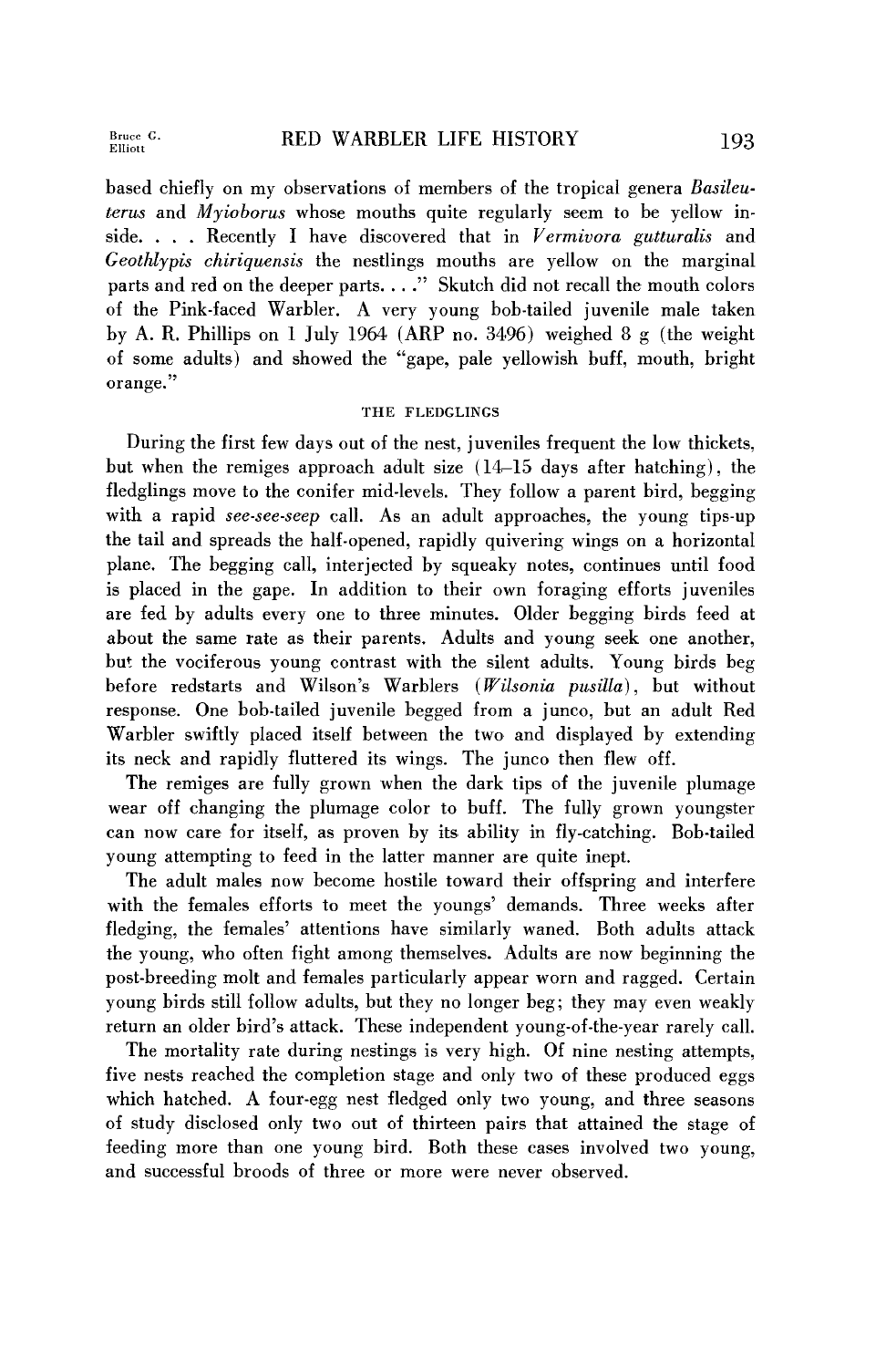**Double broods seem unlikely, and intraspecific nest helpers are no doubt rare considering the pronounced intraspecific hostility of this species.** 

#### **SUMMARY**

**The Red Warbler, a Mexican endemic and, at least in the south, non-migratory, is common in coniferous forests, ranging from about 8,000 to 12,000 feet above sea level, being most abundant at the lower middle altitudes. It prefers the mid-level of conifers along edges and sunlit clearings, where it remains in pairs throughout the year. It does not readily associate with winter groups of other species.** 

**Courtship consists of chasing, "pouncing," special display flights and singing. Song, given by the male only, is heard from February to June. The songs of mated and single males are different.** 

**During three seasons of study, nine nesting attempts were observed, five of which passed to the incubation stage. The female alone prepares the nest, which is built on the ground and may be either cup or oven-shaped.** 

**The normal clutch is three eggs, but one clutch of four was recorded. The male does not incubate, but shares in feeding the young, although he usually does not approach the nest until three days after the eggs hatch. Eggs pip in about 16 days and fledging occurs 10 to 11 days later.** 

**Three weeks after fledging, the young are fully grown and, preceding the inception of the Fall molt, are driven away by their parents.** 

**Nestling mortality is high and only two out of 13 nests fledged more than one bird. Success of three eggs was never recorded.** 

#### **ACKNOWLEDGMENTS**

Advice and assistance was provided by E. Wyllis Andrews, Richard Crocker, Gordon **S. Orians, J. Stuart Rowley, and Alexander F. Skutch. Specimen data were recorded at the San Diego Natural History Museum, the University of California at Los Angeles, the Western Foundation of Vertebrate Zoology, and the California Academy of Sciences.**  John William Hardy provided access to a superb *Ergaticus* series and the journals of the **late Chester C. Lamb at the Moore Laboratory of Zoology at Occidental College, Los**  Angeles. Dr. Rodolfo Hernandez Corzo of the Mexican Departmento de Conservacion **de la Fauna Silvestre courteously provided a collecting permit. Dale A. Zimmerman and John Davis kindly read and commented on earlier versions of the manuscript. Davis and Allan R. Phillips offered special encouragement during the field studies.** 

#### **LITERATURE CITED**

**AUSTIN, 0. L., JR. 1961. Birds of the world. Paul Lamlyn, Ltd., London.** 

**DAWN, W. 1963. Nesting of the Pink-headed Warbler. Nat. Hist., 72:28-31.** 

**ELLIOTT, B. G. 1965. The nest of the Red Warbler. Condor, 67:54Q.** 

**GOLDMAN, E. A. AND R. T. MOORE. 1945. The biotic provinces of Mexico. J. Mammal., 26:353.** 

- **HAMILTON, W. J. III. 1959. Aggressive behavior in migrant Pectoral Sandpipers. Condor, 61:161-179.**
- **LEA, R. B. AND E. P. &WARDS. 1950. Birds from the Patzcuaro region. Condor, 52:269.**

**LOWERY, G. H., JR., AND W. W. DALQUEST. 1951. Birds from the state of Veracruz, Mexico. Univ. Kansas Publ. Mus. Nat. Hist., 3:531-649**